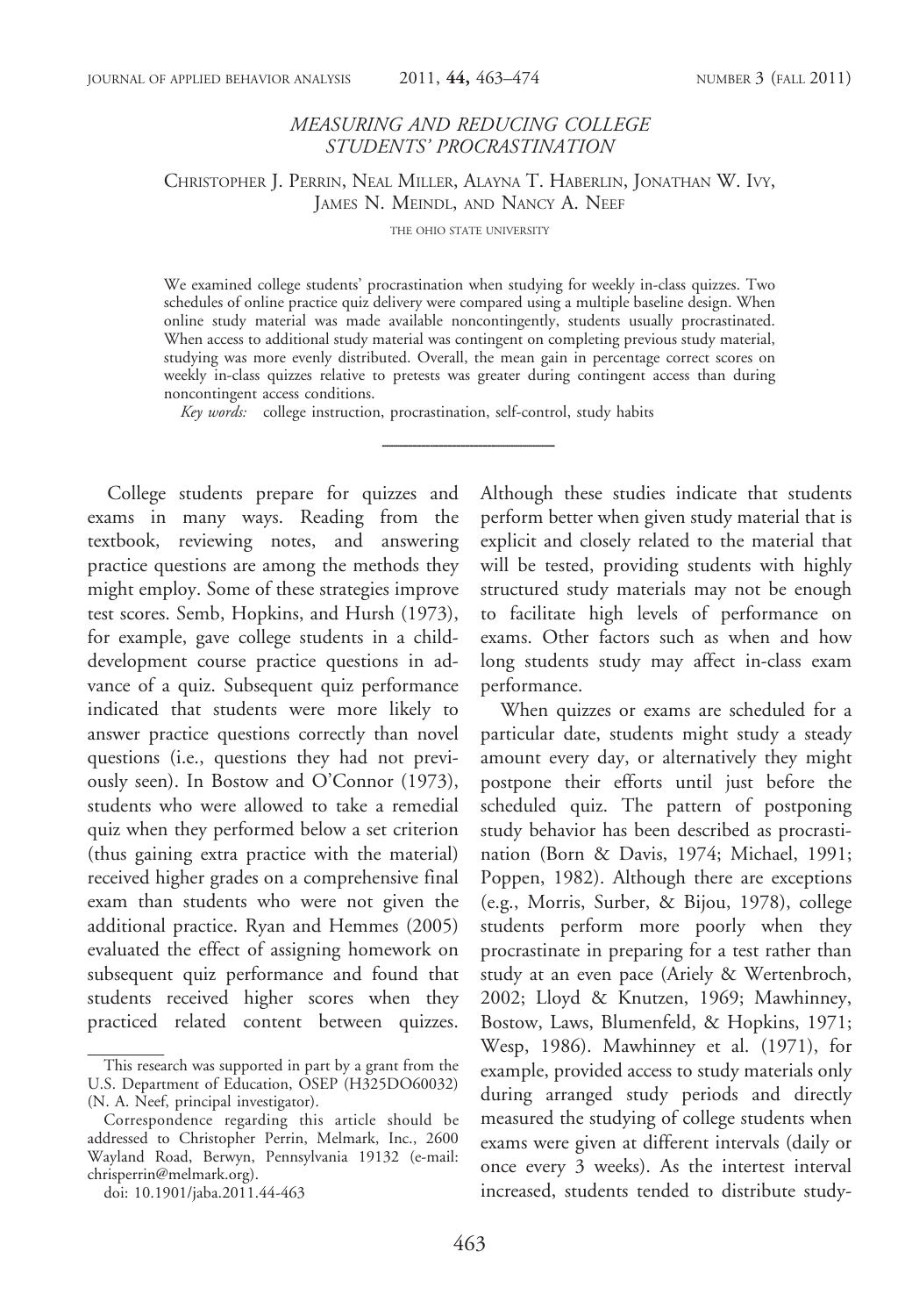ing more heavily towards the end of the interval. Students also received lower test scores under the 3-week testing schedule.

The pattern of responding that typifies procrastination—gradually increasing from low levels at the start of the interval to a burst of responding at the end of the interval—has sometimes been referred to as scalloped (Born & Davis, 1974; Poppen, 1982). However, despite the superficial similarities to responding under a fixed-interval schedule, the controlling relations are thought to be different. Michael (1991) described one theoretical model for understanding the controlling relations that might produce this response pattern by college students preparing for an exam. By this account, students fail to study at the beginning of an interval before an exam because the upcoming test is so far in the future that it does not exert any control over studying. As the date of an exam approaches and students remain unprepared, however, the aversiveness of the impending exam increases. Studying then becomes increasingly likely and serves the function of reducing the aversive properties of the upcoming exam.

Research on self-control with aversive events suggests a way to operationalize procrastination (Deluty, 1978; Grusec, 1968; Lerman, Addison, & Kodak, 2006; Mazur, 1996). According to this model, self-control is demonstrated when, given a choice between an immediate aversive event and a delayed but relatively more aversive event, the immediate aversive event is preferred. In Lerman et al. (2006), children with autism chose between a small, immediate work task and a larger, delayed work task. For both children, choice was a function of the duration of the delay and the size of the tasks. The behavior of the children in the Lerman et al. study closely mirrors that of a student who procrastinates. In the case of studying for a test, students who choose to study small amounts across several days rather than waiting until the last moment to study are said to exhibit selfcontrol. Procrastination, on the other hand, is demonstrated when students opt to delay studying, thereby exposing themselves to the delayed but more aversive state of being unprepared for the test.

Although procrastination is common among college students (Jarmolowicz, Hayashi, & Pipkin, 2010; Lamwers & Jazwinski, 1989; Lloyd & Knutzen, 1969), relatively few applied studies have attempted to reduce it. Previous attempts to address the issue have typically involved imposing intermediate deadlines for the completion of schoolwork to encourage a more evenly distributed pattern of studying (Lamwers & Jazwinski, 1989; Morris et al., 1978; Wesp, 1986). Lamwers and Jazwinski (1989), for example, compared different arrangements of deadlines within a class using a personalized system of instruction (PSI) and found that frequent deadlines reduced procrastination and improved grades compared to a fully self-paced arrangement. Ariely and Wertenbroch (2002) also decreased procrastination in a PSI course by requiring students who delayed their work past a certain date to meet with the professor and develop intermediate deadlines to keep them on pace. The students who received additional deadlines had better outcomes in terms of grades and dropout rates than the students who had fewer deadlines. In addition, other research findings indicate that both the delivery of points for meeting deadlines and loss of points when deadlines were missed may positively affect quiz scores (e.g., Reiser, 1984). Although these findings are promising, further investigation into the attenuation of procrastination is warranted. For instance, in these studies, the student behaviors of concern were primarily the completion of independent assignments rather than studying for an exam. Interventions that alter the distribution of assignment completion may have little effect on studying outside those assignments. Also, the experimenters (Ariely & Wertenbroch, 2002; Lamwers & Jazwinski,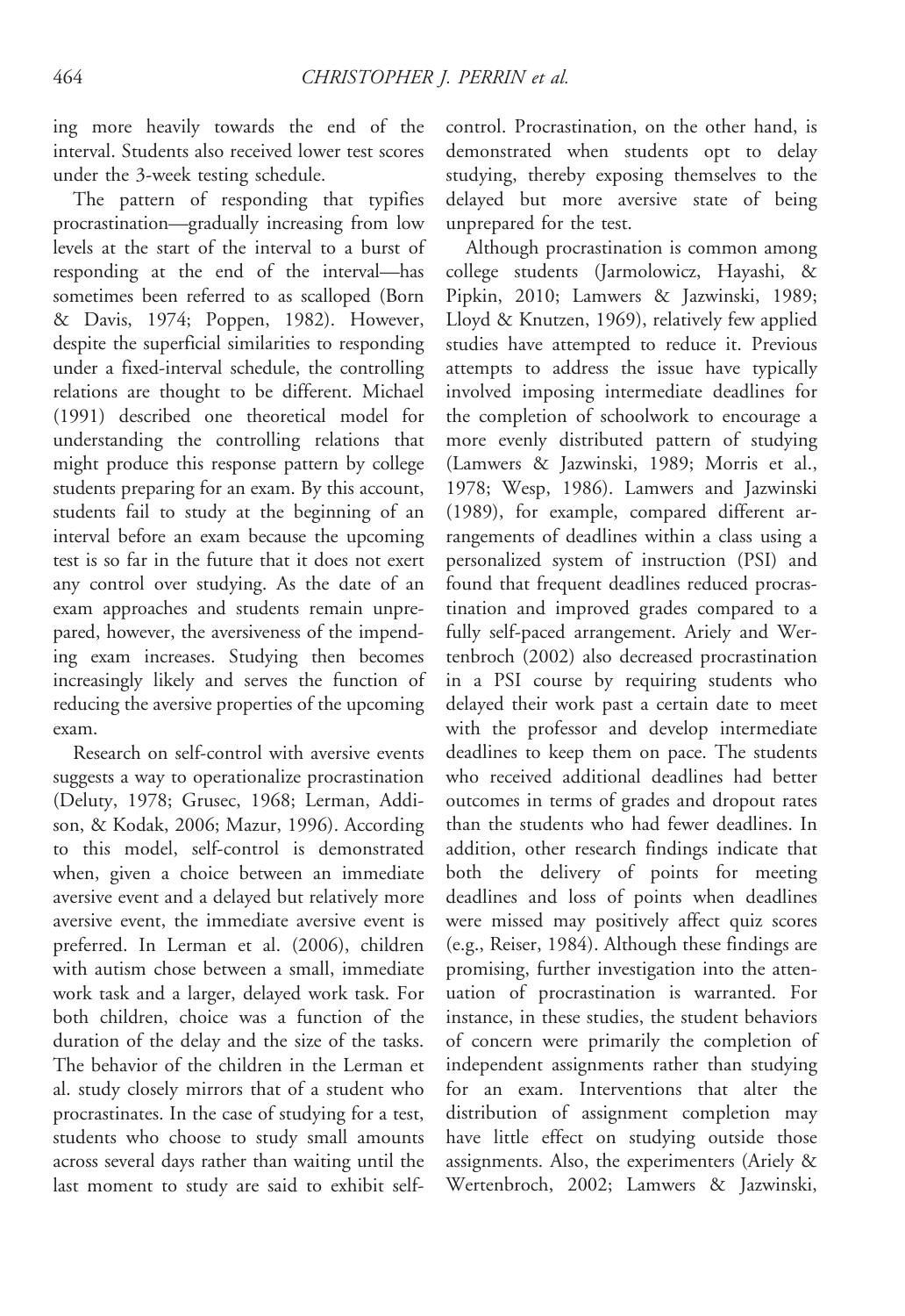1989; Morris et al., 1978; Reiser, 1984; Wesp, 1986) employed between-groups experimental designs to evaluate the effects of their intervention, thus limiting conclusions as to the effects of the interventions on individual patterns of behavior.

Although deadlines may sometimes reduce procrastination, they do not directly address the hypothesized function of procrastination. Typically, a deadline imposed by a teacher involves the threat of an aversive consequence (e.g., failing the assignment) if the desired academic behavior is not performed by the specified date. Thus, improved studying due to an intervention of this kind would appear to be maintained by negative reinforcement in the form of avoiding some additional teacher-delivered aversive consequence. It might be valuable to find other ways to influence student behavior that do not rely on the threat of failing. One such alternative would be to program contingencies by which engaging in distributed studying would result in positive reinforcement. Although a large body of research has demonstrated that positive reinforcement can improve academic behavior, we found no studies that examined the use of positive reinforcement to change patterns of studying.

The current study examined three questions related to the topic of procrastination. First, we examined the extent to which college students procrastinated in answering optional practice questions while preparing for weekly quizzes. Next, we investigated the effects of programming a contingency that required students to answer some of the questions earlier in the week to gain access to additional study questions. Finally, we evaluated whether distributed studying would lead to better quiz scores than procrastination.

#### **METHOD**

#### Participants and Setting

Participants were 11 graduate students (seven doctoral and four masters; two male and nine

female) enrolled in a 10-week single-subject design course at a large midwestern university. Although small, the group represented three different academic programs. Students were informed that an instructional methodology was being evaluated in their class, but they were not informed as to the details of the independent and dependent variables. All students in the course gave consent for their data to be included in this study.

The in-class component of this study (i.e., inclass quizzes) was conducted in a university computer lab. The room was furnished with chairs, tables, and desktop computers connected to the Internet. The students used the university computers to take the pretest and in-class quizzes. At least one of the authors was present during the in-class component.

#### Materials

Three types of computer-based assessments were used to measure performance: (a) a pretest, (b) weekly in-class quizzes, and (c) practice quizzes. Each assessment was accessed through the course Web site and consisted of multipleselect questions, a variation of multiple choice in which multiple answer options could be correct. All assessments were scored automatically by the university's Web-based program. Participants received full credit only if all of the correct answer options were selected and incorrect answer options were not selected. Otherwise, participants received partial credit when some but not all of the correct answer options were selected or no credit when none of the correct answer options were selected.

Three equivalent sets of 10 questions were developed for each week. Equivalent questions were questions that assessed the same content area yet were worded differently or provided different answer options. One version of each question was used during the pretest and inclass quiz, and two versions were used for the practice quizzes.

Pretest. During the first class session, the students (with the exception of P6, who was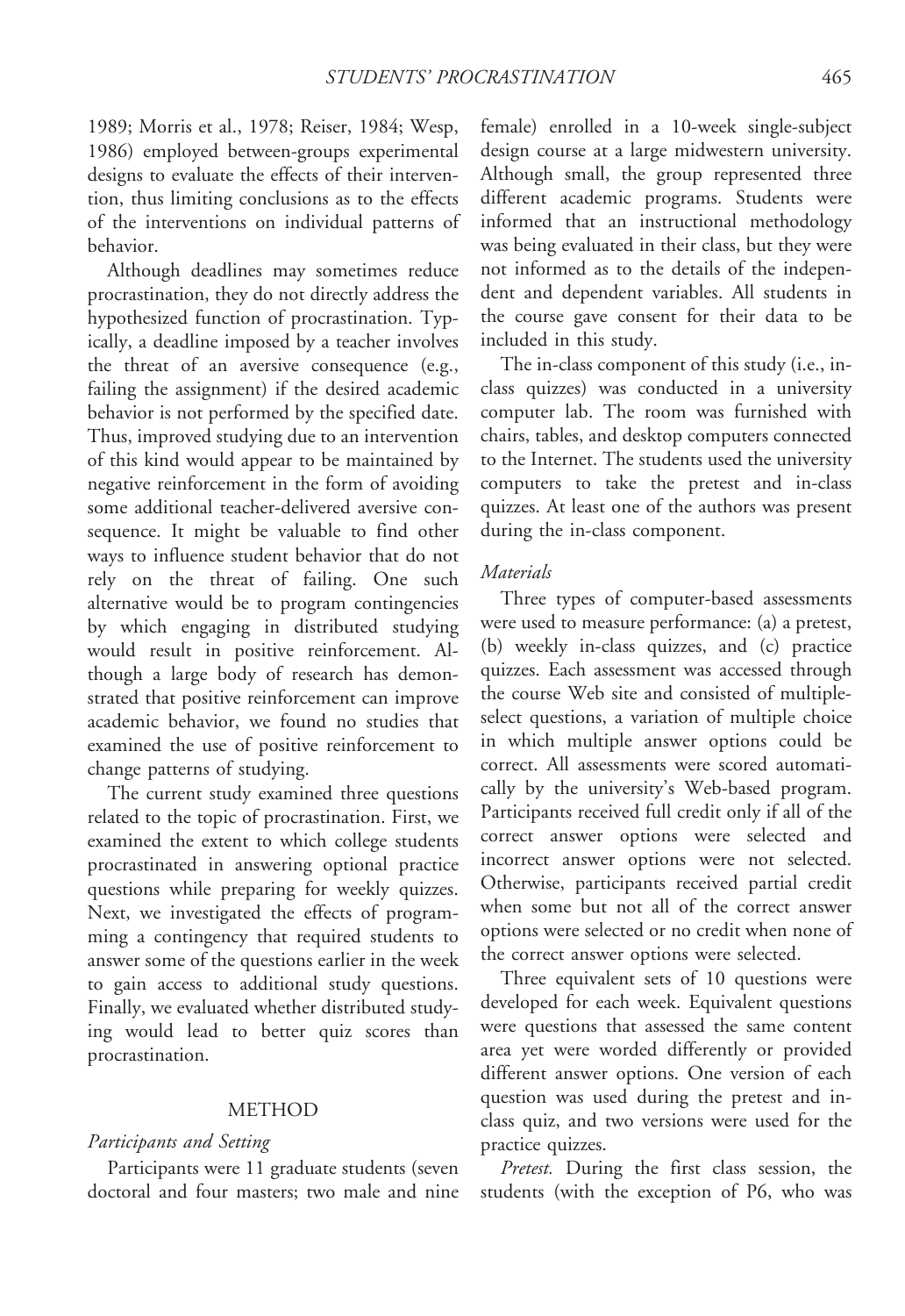absent) took the pretest. The pretest contained questions across all eight instructional units, totaling 80 questions. Thus, the pretest encompassed all of the content that would be taught throughout the course. Students were informed that the pretest would have no bearing on their grades but would be important in determining their progress over the course, so it was asked that they take it seriously and try their best. Scores on the pretest were not reported to the participants.

In-class quizzes. Eight weekly in-class quizzes, which functioned as the posttest, were taken in the computer laboratory during the first 30 min of the class. All in-class quizzes contained 10 questions from the pretest that reflected the content areas to be covered during the lecture portion of that day's class. In addition, participants were given immediate feedback after completion of the quiz, and the quiz score was factored into their course grade. In-class quiz scores accounted for 10% of the course grade.

Practice quizzes. Students could access up to five practice quizzes each week. The first practice quiz contained four questions covering two content areas. The second practice quiz contained eight questions (four from the first practice quiz plus four new questions) covering four content areas. This pattern continued until the fifth and final practice quiz, which contained 20 questions covering 10 content areas. It is important to note that only the fifth practice quiz included all of the content that would be assessed on the in-class quiz. The question order was randomized across each practice quiz. To decrease the likelihood that students would print the practice quizzes for offline studying, only two questions were displayed on the computer screen at one time.

Like the pretest, the practice quizzes had no bearing on the student's grade, were multipleselect questions, were accessed through the course Web site, and were scored automatically. However, unlike the pretest, students received

immediate feedback after completion regarding their scores as well as the correct answer options for each question. Access to the practice quizzes was determined by the experimental conditions described below. The practice quiz was available until 30 min before class after access was granted to a student. These quizzes could be taken an unlimited number of times and could be accessed from any computer with Internet capabilities (e.g., a home computer) at any time. The questions on the practice quiz remained the same regardless of the number of times the student accessed it.

# Dependent Measures

All data were collected by the university's computer system server. Frequency data were collected for practice quizzes completed. A quiz was scored as completed if the participant clicked the ''submit quiz'' option on the computer screen. The date and time were recorded when each quiz was completed. All quiz questions were scored as correct or incorrect by the university's computer system by dividing the number of correct responses by the number of possible correct responses. These data were reported as percentage correct for each quiz.

# Procedure

Two schedules of online practice quiz delivery—noncontingent and contingent access—were compared using a multiple baseline design across participants. During the first class, students were informed that practice quizzes would be available on the course Web site to aid in their studying for in-class quizzes; baseline contingencies were also explained. Rules explaining treatment contingencies were e-mailed to each student when the condition changed, as well as after breaks in the course schedule due to holidays (the start of Weeks 7 and 8).

Noncontingent access (baseline). Access to practice quizzes was based on a noncontingent fixed-time (FT) 24-hr schedule. Starting the morning after the class session, one practice quiz was made available per day at 6:30 a.m.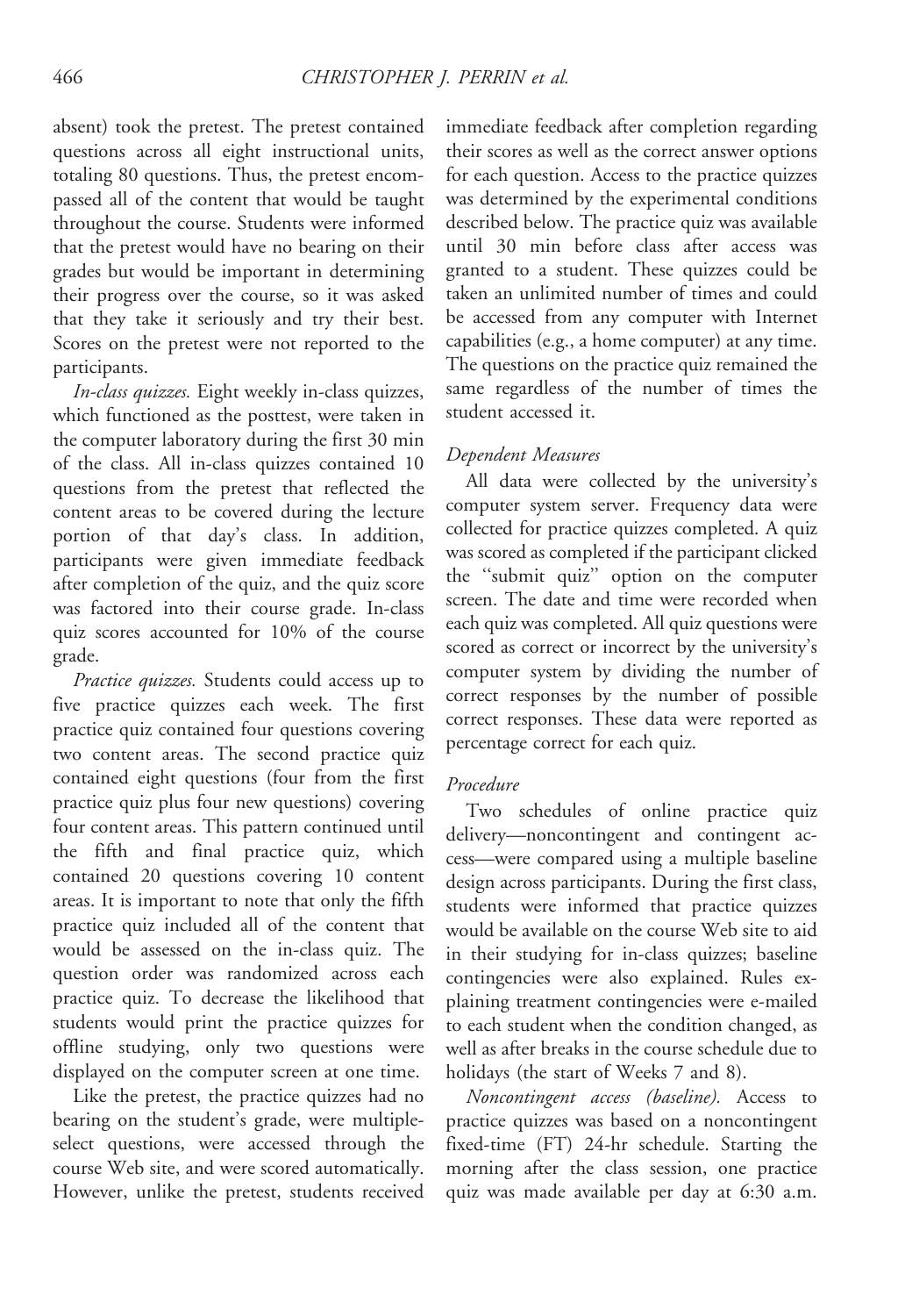until all five practice quizzes were accessible. For example, if class was on a Wednesday evening, the first practice quiz could be opened Thursday morning. Quizzes 2, 3, and 4 could be opened on Friday, Saturday, and Sunday mornings, respectively, and the final practice quiz was available on Monday morning.

Contingent access. Access to the first practice quiz was provided noncontingently the morning after class. However, access to the subsequent practice quizzes was contingent on completion of the prior practice quiz. For example, the participant must have completed the first practice quiz to gain access to the second practice quiz. Access to the next earned practice quiz was granted the following morning at 6:30 a.m. Thus, the participant could gain access to only one additional practice quiz per day. As a result, participants who did not complete the first practice quiz by the third day following class would not have enough time to access all five practice quizzes.

### Acceptability Ratings

Participants completed a social validity questionnaire anonymously on the last day of class. They were asked to circle a value on a 5-point Likert-type scale (or ''not applicable'') indicating the extent to which (a) practice quizzes were helpful in preparing for in-class quizzes, (b) they preferred practice quizzes to other means of studying, (c) they believed practice quizzes added to their preparedness for in-class quizzes, (d) they liked each schedule of practice quiz access, (e) they would like practice quizzes in future classes, (f) they printed practice quizzes for offline use, and (g) they used practice quizzes and other means of studying. In addition, participants were asked open-ended questions regarding which course components they would suggest continuing and discontinuing.

# RESULTS

The cumulative numbers of practice quizzes completed by each individual during baseline and treatment are shown in Figures 1 and 2. During baseline when access to practice quizzes was noncontingent, 10 of 11 participants (all except P4) completed few practice quizzes early in the week. Although P3 (Figure 1, bottom) exhibited more consistent responding during the initial weeks of the course, this pattern soon degraded. When access to additional practice quizzes was contingent on completing earlier practice quizzes, six participants (Figure 1) demonstrated a more evenly distributed pattern of responding. Although P7 and P10 (Figure 2) also started completing quizzes earlier in the week during contingent access than during baseline, the effect on response patterns was not as clear.

There were some notable exceptions to the general response pattern observed during the study. During noncontingent access, P4 (Figure 2, bottom) often accessed the practice quizzes on 5 of the 7 days. As a result, he remained in the baseline condition throughout the study. Practice quizzes were rarely accessed by P8 (Figure 2, third panel). On the few occasions when she did complete a practice quiz, it occurred during the last 3 days of the week, irrespective of the condition. During contingent access, P10 (Figure 2, second panel) initially accessed the online quizzes throughout the week; however, overall responding decreased and more closely resembled baseline patterns toward the end of the phase.

Figure 3 (top) depicts the percentage of days on which each participant completed at least one practice quiz during the noncontingent and contingent access conditions. All participants completed practice quizzes across more days in the contingent access condition than in the noncontingent access condition, except P4, who did not experience the contingent access condition. The mean percentages of days on which practice quizzes were completed were 31% (range, 10% to 61%) during the noncontingent access condition and 56% (range, 14% to 79%) during the contingent access condition.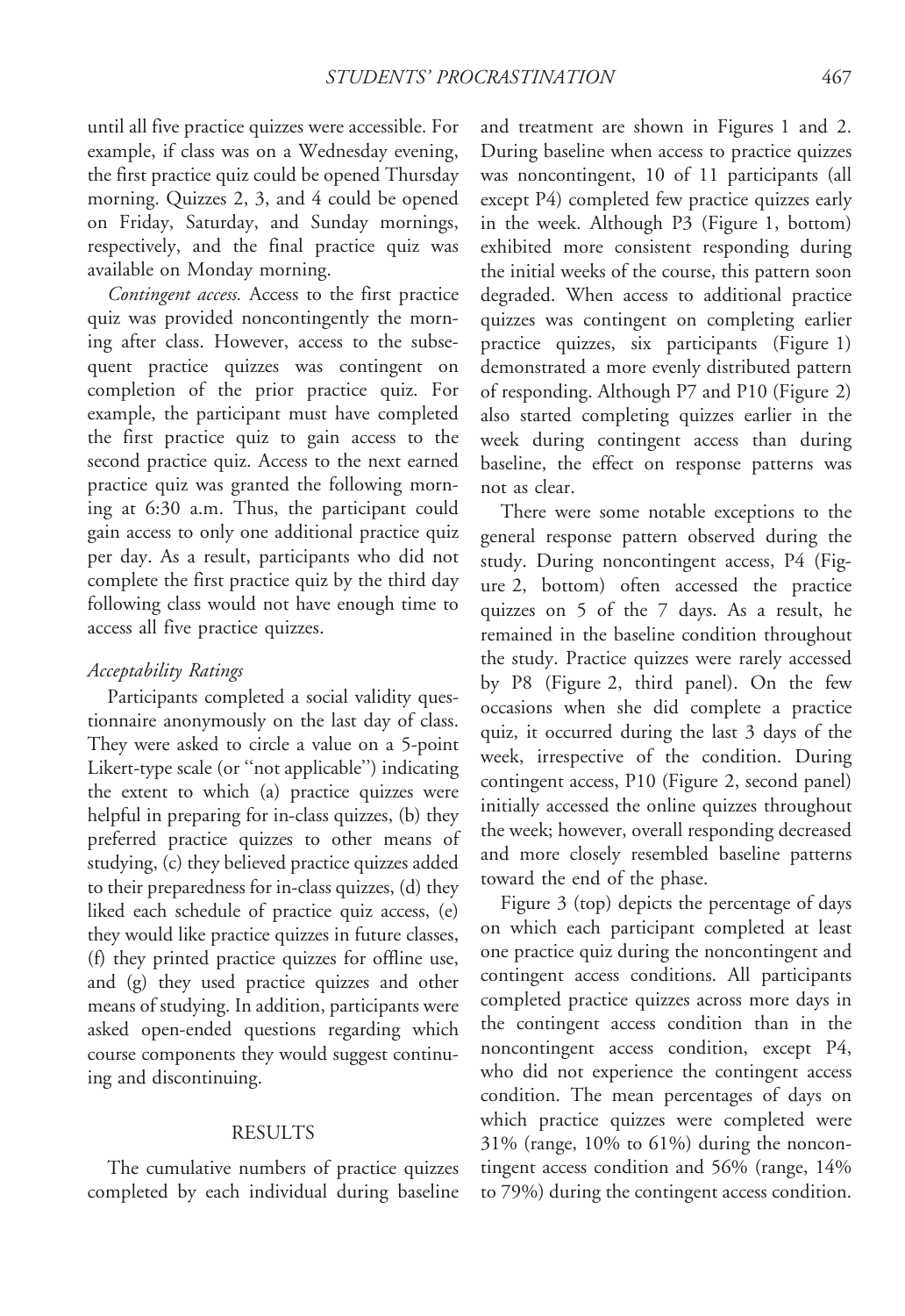

Figure 1. Cumulative number of practice quizzes completed each day (separated by week) across noncontingent and contingent access conditions for Participants 1, 5, 6, 9, 2, and 3. Breaks due to holidays occurred following Days 42 and 49.

Figure 3 (bottom) depicts differences in performance across the two conditions as mean percentage gain from the pretest (note that because P6 did not take the pretest and P4 had

no contingent access data, they were not included in this analysis). To calculate mean gains, we subtracted the pretest quiz score from the posttest quiz score and averaged the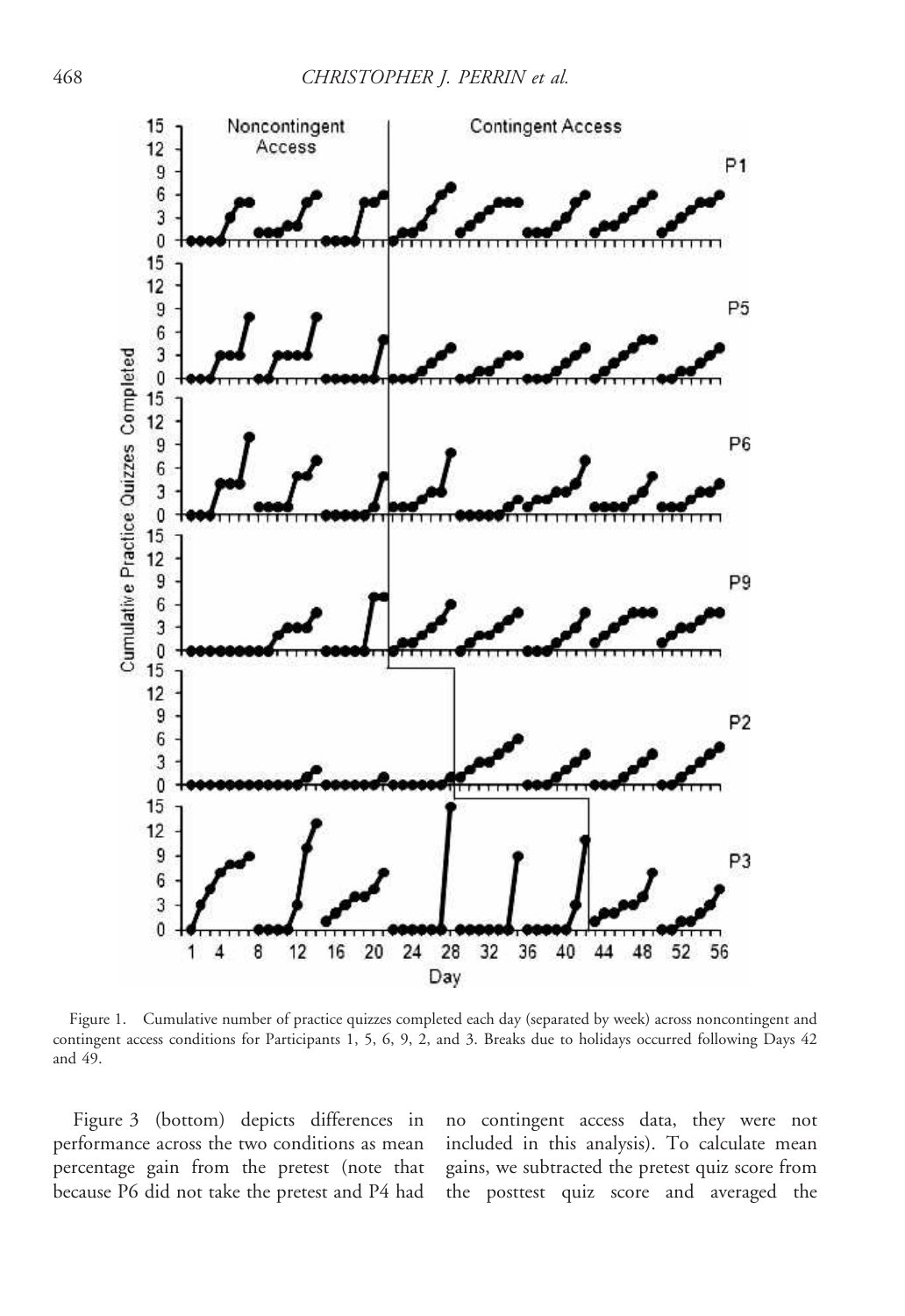

Figure 2. Cumulative number of practice quizzes completed each day (separated by week) across noncontingent and contingent access conditions for Participants 7, 10, 8, 11, and 4. Breaks due to holidays occurred following Days 42 and 49.

differences. Seven of the 9 participants with pretest and posttest scores for both conditions demonstrated an increase in gains during the contingent access condition relative to baseline. During the noncontingent access condition, the mean gain across participants was 16% (range, 5% to 34%), whereas the mean gain was 21% (range, 7% to 31%) during the contingent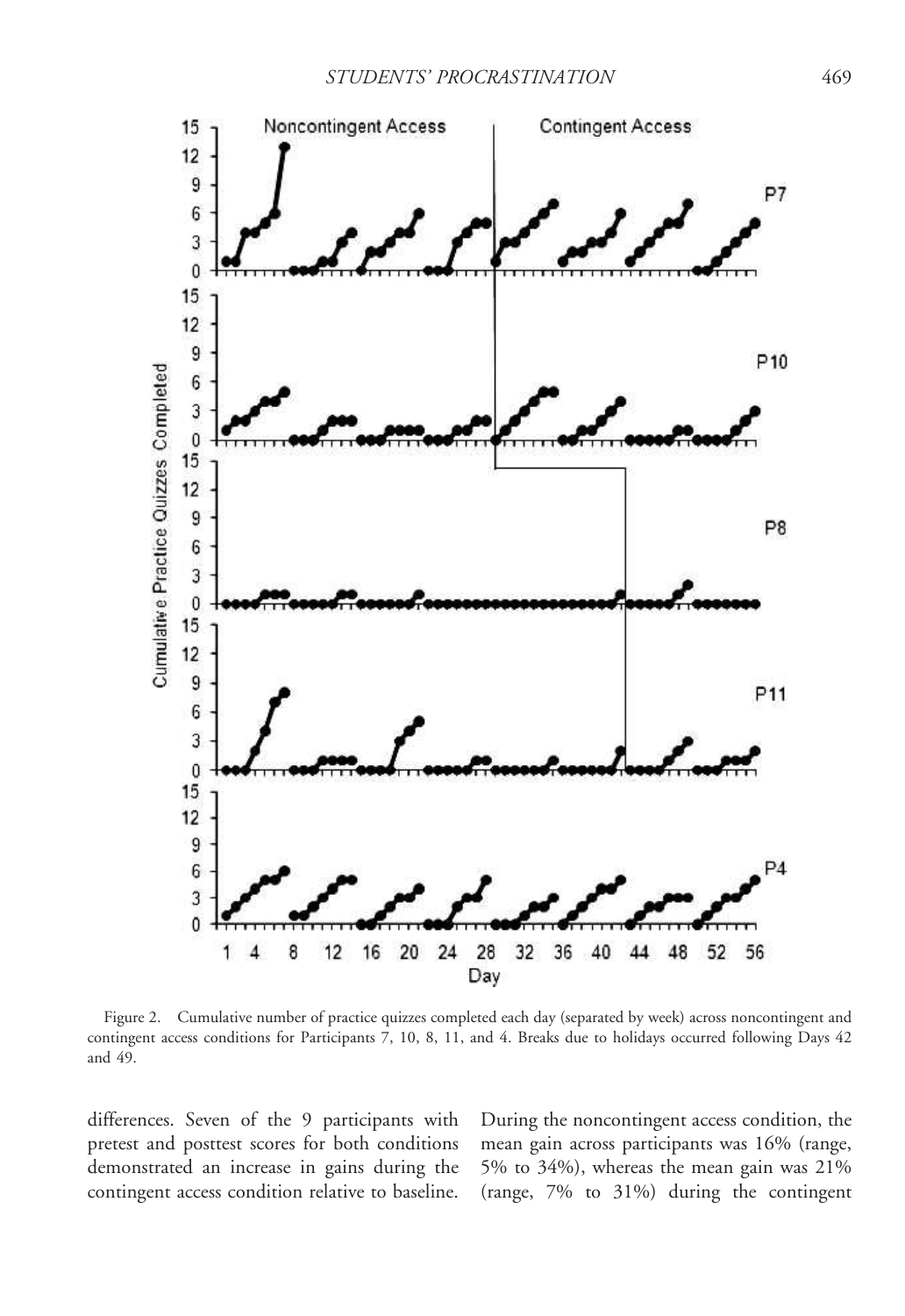

Figure 3. Percentage of days with a completed practice quiz across noncontingent and contingent access conditions (top). Mean percentage of gain score across noncontingent and contingent access conditions (bottom). Error bars represent the range of percentage of days with a completed practice quiz (top) and range of mean percentage gain in quiz scores (bottom).

access condition. This was a statistically significant difference when gain scores were compared using a paired sample t test,  $t(18) =$  $-2.21, p = .02.$ 

Ten of 11 participants provided responses to the social validity questionnaire. All respondents indicated that they found the practice quizzes to be useful in preparing for in-class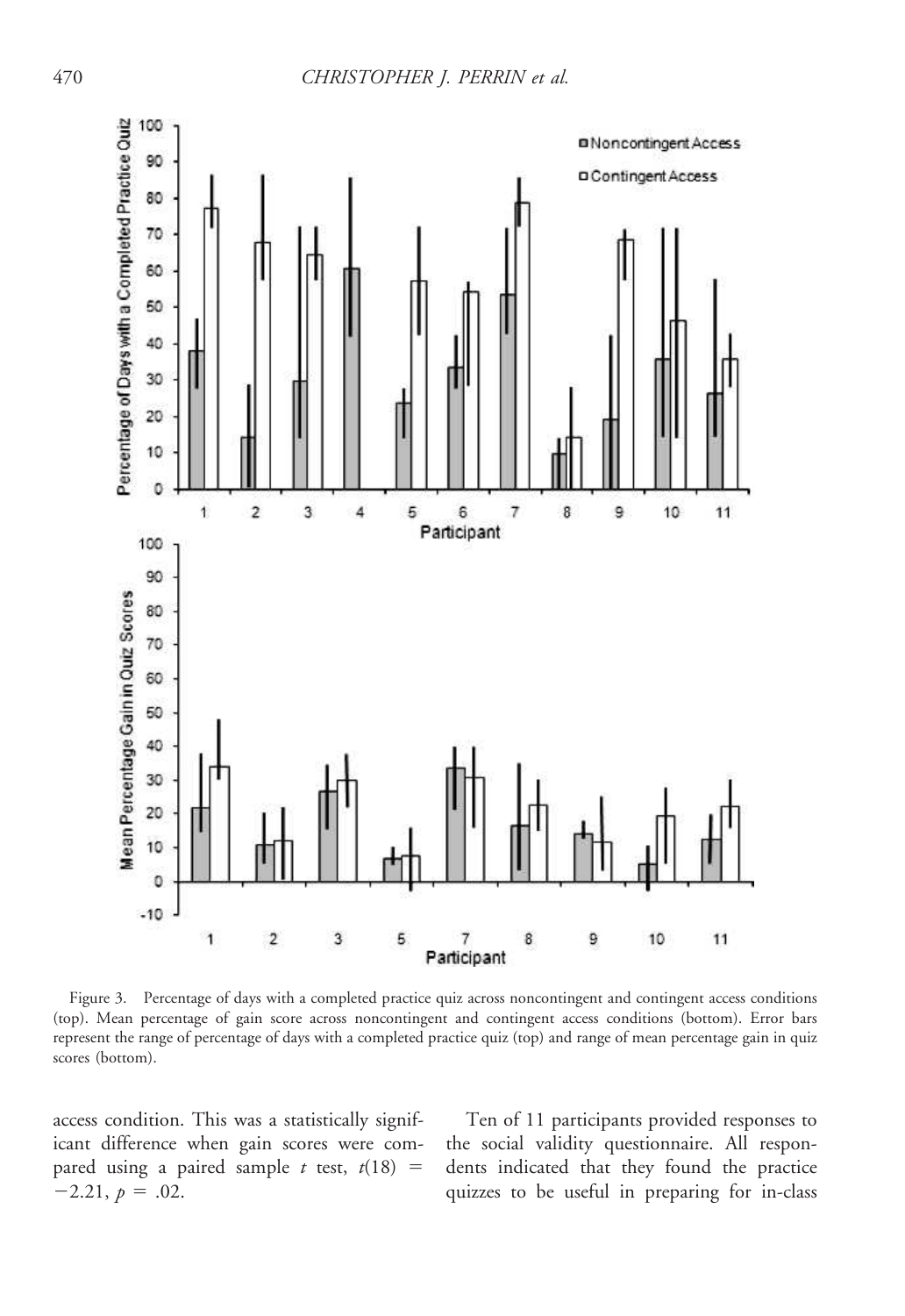quizzes, with 40% preferring the practice quizzes to other means of studying. Furthermore, 80% of the respondents reported feeling more prepared for the in-class quiz as a result of using the practice quizzes. Although 20% of respondents indicated that they liked earning access to practice quizzes because it helped to pace their studying, when given a choice between the two conditions, 90% of respondents preferred noncontingent access to the practice quizzes.

# DISCUSSION

Results showed that in the absence of treatment, most participants studied very little in the first part of the week, and then engaged in a burst of studying towards the end of the week. During treatment, participants shifted their studying to a more evenly distributed pattern of completing the practice quizzes. This temporally distributed pattern of responding represents a decrease in procrastination. Furthermore, this change in responding proved to be quite durable. Due to holidays, class did not meet for 2 of the final 4 weeks of the academic term. As a result, participants had an entire week free of quizzes and studying. The data, however, show that after students returned to the school environment and received the rules via e-mail, their response patterns returned to preholiday norms. In addition, most participants performed better on the in-class quizzes during the treatment condition than in baseline. The improvement in scores during treatment varied among participants, but in general, it was equivalent to half a letter grade.

The pattern of responding observed in this study fits both Michael's (1991) model of procrastination and the self-control with aversive events model (e.g., Deluty, 1978; Grusec, 1968; Lerman et al., 2006). The unevenly distributed pattern of studying during baseline was likely produced by forgoing regular occurrences of small amounts of studying for larger delayed study sessions. It is plausible that as

time passed, being unprepared for an exam became increasingly aversive. This served as a motivating operation for studying, thereby increasing the likelihood of studying toward the end of the week. For example, when participants did not regularly access practice quizzes (e.g., complete one practice quiz per day), they often completed large numbers of practice quizzes on the final day of the week (see baseline responding for P3, P5, P6, P7, and P9 in Figures 1 and 2). However, contingent access to additional practice quizzes produced studying earlier in the week, increasing preparedness and potentially attenuating motivation to engage in large bursts of studying at the end of the week. Except for a few occasions (see Days 28 and 42 for P6 in Figure 1), large amounts of delayed studying did not occur when regular responding occurred throughout the week.

In addition to a more stable rate of studying, exposure to treatment led to an overall improvement in quiz scores compared to pretest scores. Michael (1991) noted that studying as a means of decreasing the aversiveness of being unprepared is effective only insofar as it results in good grades. If studying does not affect exam grades or affects grades negatively, it is not likely to be exhibited in the future. That the intervention led to increased quiz scores over baseline scores for 7 of 9 participants indicates that contact with the intervention may be effective in improving preparedness for in-class quizzes, thus serving the function of negative reinforcement. Given this outcome, participants may continue to exhibit steady responding in the absence of contingent access to practice quizzes when this contingency is removed (i.e., during a return to baseline). However, results of the social validity questionnaire indicated that participants overwhelmingly preferred noncontingent access to contingent access, suggesting that treatment effects might not be maintained. Unfortunately, time constraints did not allow us to assess maintenance.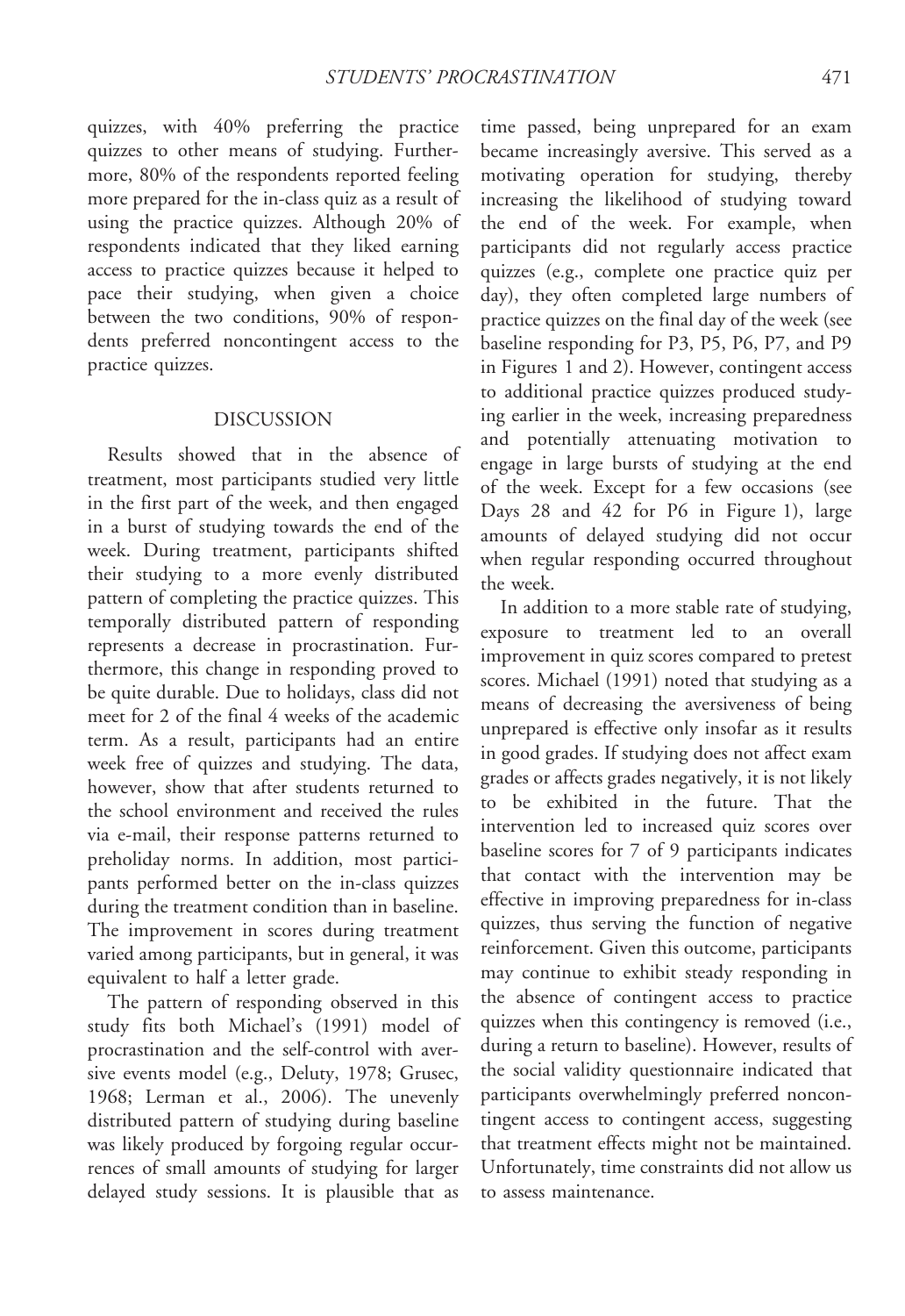The current intervention closely mirrors Malott's (2005) application of the performance-management model of task accomplishment to higher education. Key components of this model include dividing large tasks into smaller tasks, explicitly defining smaller tasks with frequent deadlines, and reinforcing completion of the small tasks. In the present intervention, the total amount of material covered on an in-class quiz was divided into five smaller quizzes, thus decreasing the size of the task as well as clearly defining material that should be studied. In addition, deadlines that required almost daily practice-quiz completion were incorporated into the reinforcement contingency for studying.

One way to characterize the programmed schedule of reinforcement in the contingent access condition is as a conjunctive fixed-ratio (FR) 1 FT 24-hr schedule. Under this schedule, the opening of an additional quiz was contingent on fulfilling two requirements: At least one study response had to have occurred, and a 24 hr period from the opening of the previous practice quiz had to elapse. In the conjunctive FR FT schedule, the FR schedule should act to increase the frequency of the studying response, and the FT schedule ensures that responding is temporally spaced. Similar results have been found in studies with nonhuman animals; when rats' lever presses were reinforced on conjunctive FR FT schedules, responses tend to occur towards the middle of the FT period (Keenan & Leslie, 1986; Zeiler, 1976). This may be a reasonable approach to achieving the desired temporal pattern of responding needed to reduce procrastination.

Another interpretation of the contingencies in this study is that we differentially reinforced a temporal distribution of responding. In this regard, the intervention may resemble schedules used to reinforce response variability. A number of studies have demonstrated that differential reinforcement can increase variability among members of a response class (see Neuringer,

2004). In studies with nonhuman animals, operant procedures have been used to increase variability along response dimensions such as response sequence (Page & Neuringer, 1985), topography (Pryor, Haag, & O'Reilly, 1969), and interresponse time (Blough, 1966). In the current study, responses were required to vary by temporal locus (i.e., occurring on multiple days of the week) to maximize reinforcement. If a student responded on fewer days of the week, not all quizzes were available. Contingencies that have been used to reinforce variation, such as lag schedules (e.g., Lee, McComas, & Jawor, 2002; Page & Neuringer, 1985) or schedules that differentially reinforce low-frequency members of a response class (e.g., Miller & Neuringer, 2000), might also be effective in reducing procrastination.

Although the intervention was effective in altering studying patterns and improving quiz scores, the study has several limitations. First, the number of times that a participant contacted each individual question may have differed across conditions. Because practice quizzes were cumulative, access to an entire set of questions during contingent access required that participants complete the questions from the first practice quiz four times, the second practice quiz three times, the third practice quiz twice, and the fourth practice quiz once. However, in baseline, participants could wait until the fifth practice quiz was available, thus accessing the entire set of questions with no previous exposure. Thus, additional practice, as opposed to evenly distributed studying, might have been responsible for the improved grades. Even if this was the case, it speaks to the relative merit of contingent access to the practice quizzes versus noncontingent access for increasing students' contact with the relevant study materials.

A second limitation is that the only measure we had of the participants' studying was the data produced by the course Web site. Thus, it is possible that participants could have shared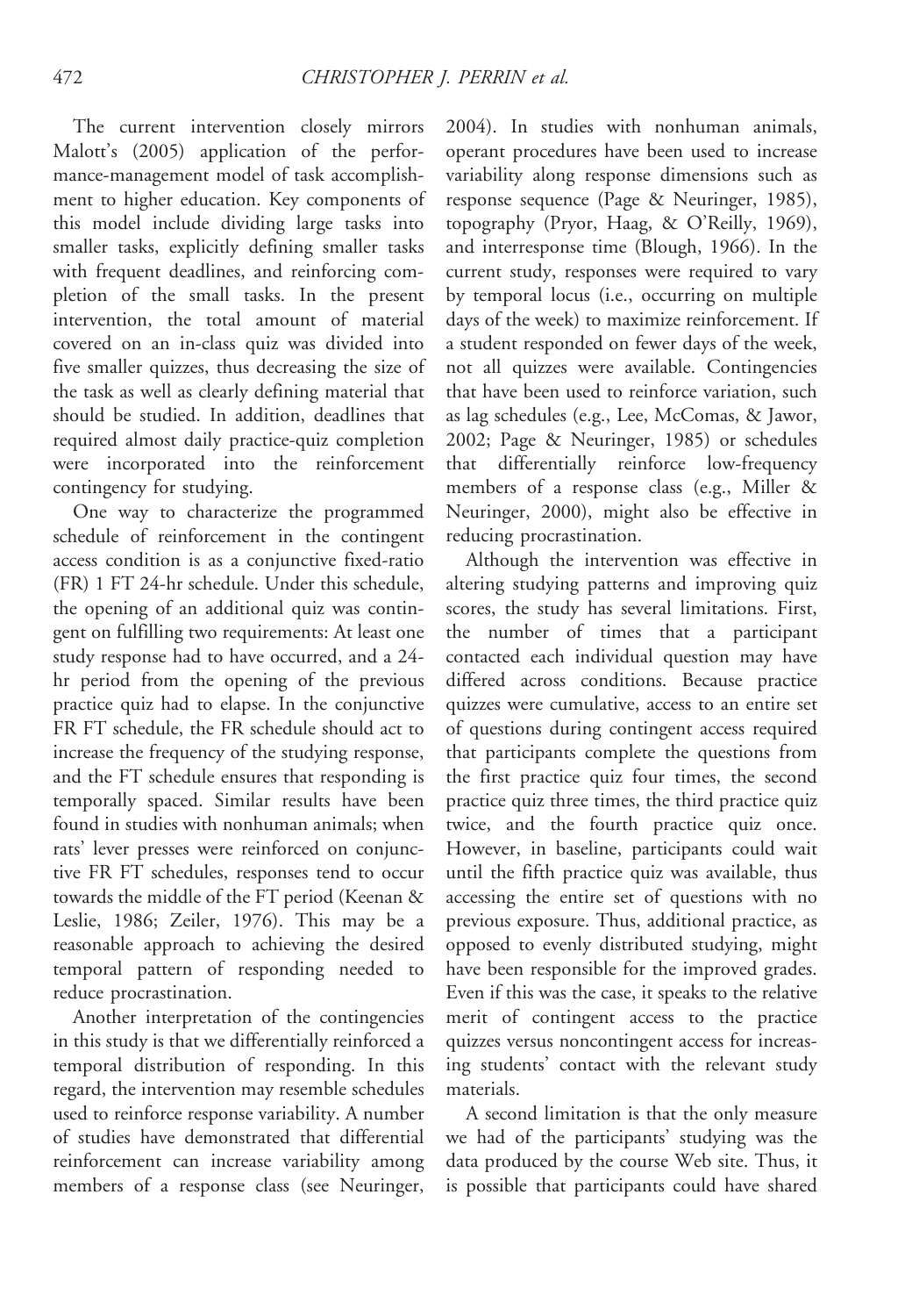access to practice quizzes or printed the quizzes for offline use (four of the 10 participants indicated on the social validity questionnaire that they had printed the practice quizzes to use as study aids). Furthermore, participants could have formed study groups, used flash cards, or created other study materials used outside the class to complement the practice quizzes. It is likely, however, that such extraneous variables would have occurred consistently across conditions. These limitations could have been avoided had we opted to tightly control access to the study material (e.g., Mawhinney et al., 1971) or based the quizzes on materials that the participants could not freely access. This seemed counter to the purpose of the study, however, in that one advantage of this intervention is that participants could freely access the materials via the course webpage and thus study whenever they wanted to.

A third limitation concerns the practicality and social validity of an intervention that requires daily monitoring by an instructor. Although the course Web site delivered the practice quizzes, the experimenters were responsible for monitoring and assigning access to the practice quizzes. In addition, the participants indicated a strong preference for noncontingent access over contingent access. However, this preference may be due in part to a contrast effect established by the transition from one schedule to the next. Outside the context of a study, contingent access to practice quizzes would be in effect for the duration of a course, eliminating these effects. Also, variations in the schedule of quiz delivery (e.g., a conjunctive FR 2 FT 48 hr, which would necessitate studying on fewer days to access all of the practice quizzes) may prove to be equally effective at attenuating procrastination and have greater social validity. Finally, advances in course management systems should enable a contingency such as the one used in this study to be implemented automatically, thereby minimizing the effort required to monitor and assign quiz access.

Overall, this intervention effectively altered the pace at which participants studied. Future research in this area should focus on replications with different groups of participants. For example, although this intervention was effective for graduate students, undergraduates might be a population more in need of effective ways to study. A study that attempts to replicate these results should assess whether distributed studying continues after treatment is removed. Also, the extent to which studying must be distributed to improve students' quiz grades remains unknown. The ultimate utility of this intervention would come from a model that is easily implemented and produces meaningful and lasting improvements in both studying and mastery of material.

# REFERENCES

- Ariely, D., & Wertenbroch, K. (2002). Procrastination, deadlines, and performance: Self-control by precommitment. Psychological Science, 13, 219–224.
- Blough, D. S. (1966). The reinforcement of least-frequent interresponse times. Journal of the Experimental Analysis of Behavior, 9, 581–591.
- Born, D. G., & Davis, M. L. (1974). Amount and distribution of study in a personalized instruction course and in a lecture course. Journal of Applied Behavior Analysis, 7, 365–375.
- Bostow, D. E., & O'Connor, R. J. (1973). A comparison of two college classroom testing procedures: Required remediation versus no remediation. Journal of Applied Behavior Analysis, 6, 599–607.
- Deluty, M. Z. (1978). Self-control and impulsiveness involving aversive events. Journal of Experimental Psychology: Animal Behavior Processes, 4, 250–266.
- Grusec, J. E. (1968). Waiting for rewards and punishments: Effects of reinforcement value on choice. Journal of Personality and Social Psychology, 9, 85–89.
- Jarmolowicz, D. P., Hayashi, Y., & Pipkin, C. S. (2010). Temporal patterns of behavior from the scheduling of psychology quizzes. Journal of Applied Behavior Analysis, 43, 297–301.
- Keenan, M., & Leslie, J. C. (1986). Varying responsereinforcer contiguity in a recycling conjunctive schedule. Journal of the Experimental Analysis of Behavior, 45, 317–332.
- Lamwers, L. L., & Jazwinski, C. H. (1989). A comparison of three strategies to reduce student procrastination in PSI. Teaching of Psychology, 16, 8-12.
- Lee, R., McComas, J. J., & Jawor, J. (2002). The effects of differential and lag reinforcement schedules on varied verbal responding by individuals with autism. Journal of Applied Behavior Analysis, 35, 391–402.